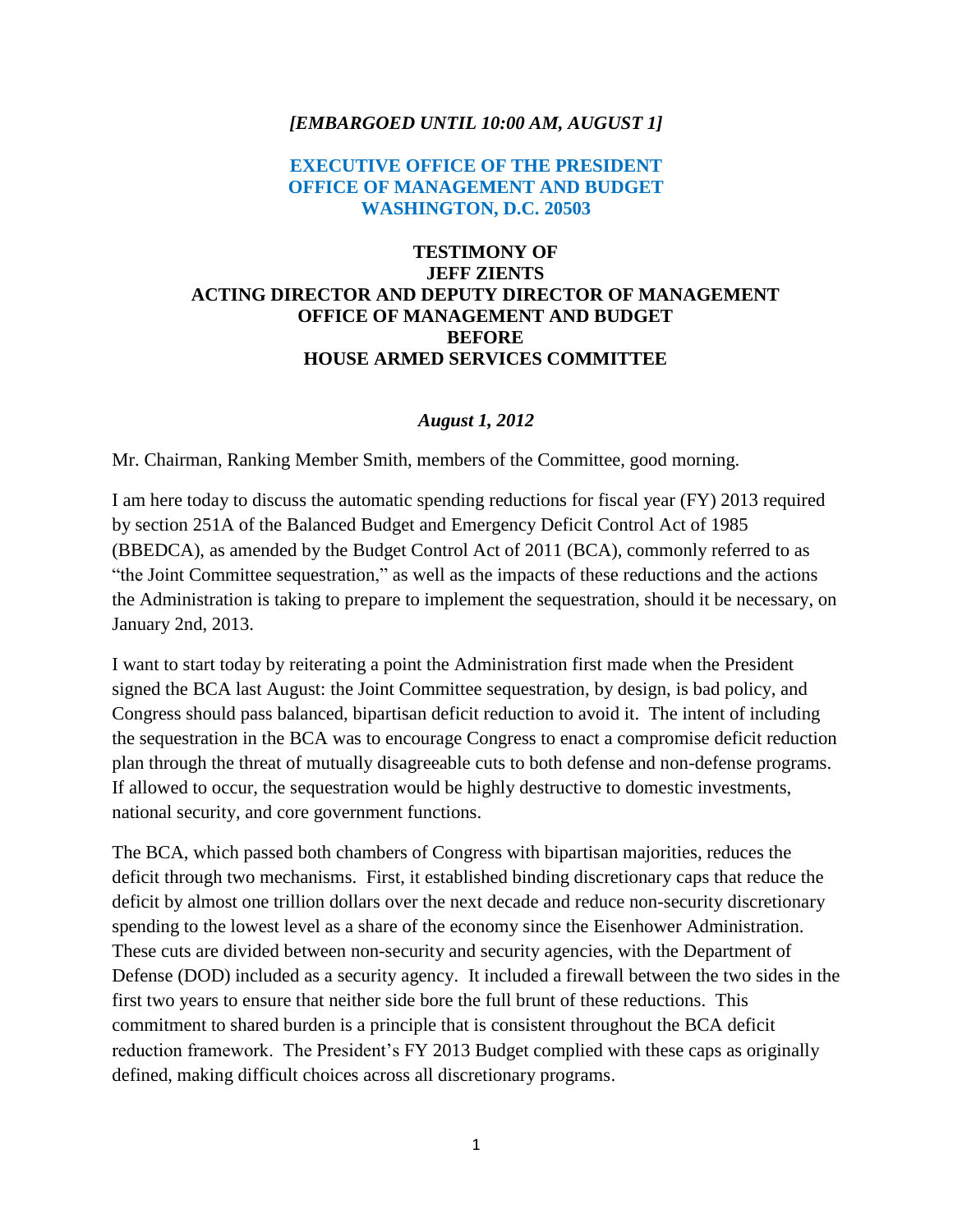Second, the BCA established a congressional Joint Committee charged with the task of developing a proposal that would achieve at least \$1.2 trillion in deficit reduction and provided for expedited consideration of a deficit reduction package if it received a majority of votes on the Joint Committee. However, last November the Joint Committee announced that it could not reach agreement on a balanced, comprehensive deficit reduction plan. This failure triggered an enforcement mechanism of automatic funding cuts, known as sequestration, beginning on January 2, 2013, to achieve the required deficit reduction. These cuts total approximately \$109 billion a year from FY 2013 through FY 2021, split evenly between defense and non-defense programs. In FY 2013, savings would be achieved through a blunt, across-the-board cut to Federal funding, with the bulk of the reductions coming from discretionary programs. From FY 2014 through FY 2021, the reductions in discretionary funding would be implemented by reducing the discretionary caps, and non-exempt mandatory programs would be sequestered each year.

Specific details about percentage reductions and the amount of the reduction by program, project, and activity (PPA) cannot be known at least until Congress enacts appropriations for FY 2013 and finalizes any legislation affecting mandatory programs, as both types of legislation could affect the allocation of the reduction. However, a CBO report released last September estimated that base defense discretionary funding would be cut by approximately 10 percent, while non-defense discretionary spending would be cut by almost 8 percent. In practical effect, the percentage cut would be even greater given that one-fourth of the fiscal year will have already elapsed by the date of any sequestration order on January 2, 2013.

As prescribed by the BCA, these cuts would indiscriminately impact all programs without regard to priorities or function, except for programs that Congress exempted in law. A great deal has been written about the devastating effects the sequester will have on defense programs, and I am sure that Deputy Secretary Carter will provide additional details on those impacts. But less attention has been paid to the equally destructive effects sequestration will have on non-defense programs.

An eight percent reduction in non-defense discretionary funding would cause severe harm to many of the investments most critical to our country's long term economic growth. More than 16,000 teachers and aides responsible for educating thousands of children would lose their jobs. In addition, 700,000 women and children would lose the nutrition assistance they need to remain healthy. 100,000 kids would lose places in Head Start, which helps them begin school ready to learn. The National Institutes of Health would have to halt or curtail vital science, such as research on cancer and childhood diseases. Let me underscore this point -- the across-the-board cut required by the BCA would jeopardize critical programs that improve children's health and education, adversely impacting future generations.

Beyond these sharp reductions in critical investments for children, the sequestration would also undermine basic services that Americans expect from their government. The Federal Aviation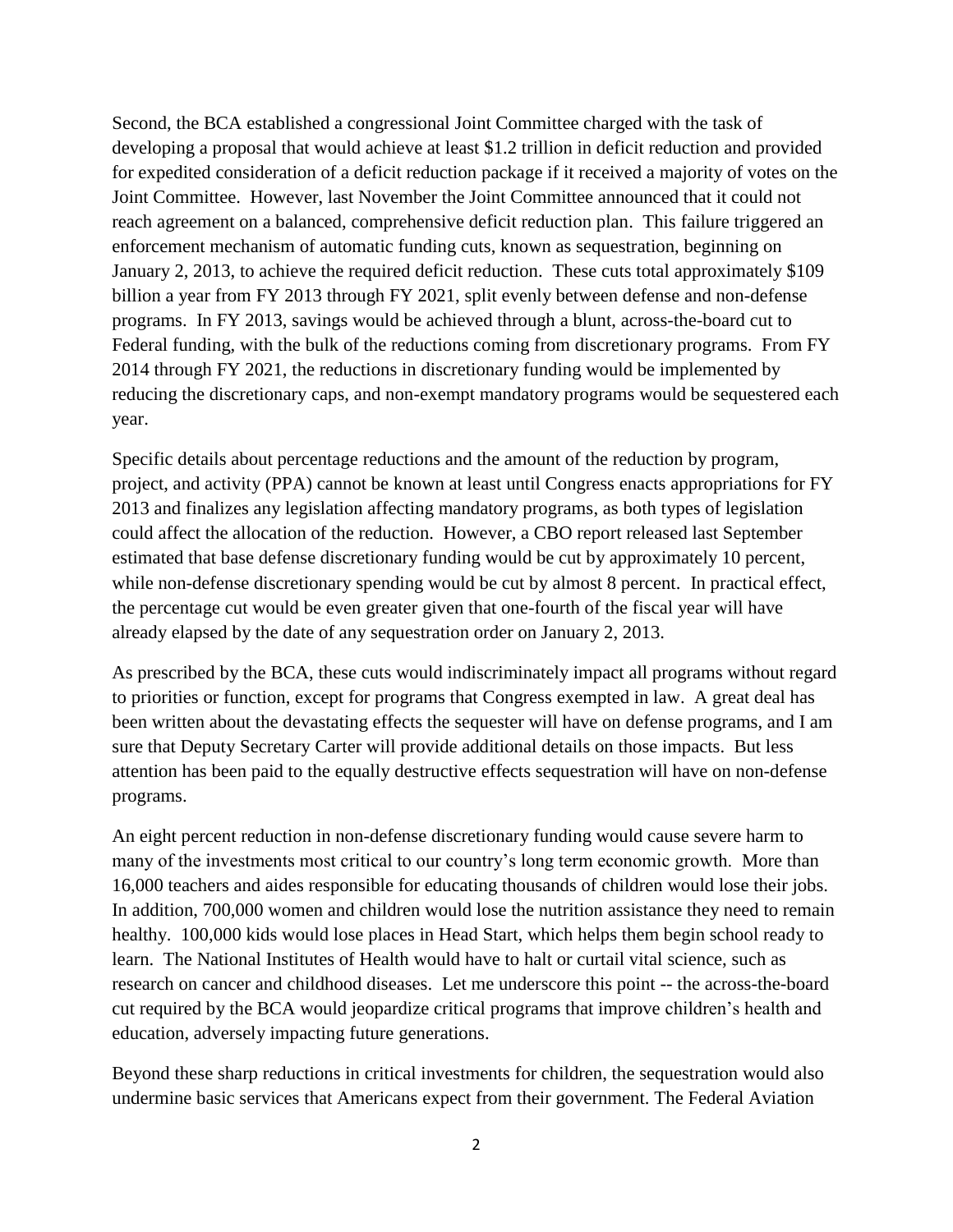Administration, which ensures that air travel is safe, would face significant cuts in operations. Food safety and workplace safety inspections would be slashed. The number of FBI agents, Border Patrol agents and transportation safety staff would decline — making the country less safe and secure. Numerous national parks would have to close in whole or in part. And, our nation's ability to forecast severe weather, such as drought events, hurricane, and tornadoes could be seriously undermined. The National Weather Service could face system outages at critical times, leading to reduced data availability for forecasters, and delayed upgrades in critical weather forecasting systems. These cuts — and the thousands of others that sequestration would compel — would be devastating. That is why the President believes that enacting a balanced deficit reduction package that would avoid sequestration should be the focus of Congress's efforts.

To this end, the President has put forward legislative proposals on two separate occasions to responsibly avoid these cuts: first, in the President's Plan for Economic Growth and Deficit Reduction that was presented to the Joint Committee in September, and second, in the President's FY 2013 Budget. Both of these plans made tough choices to reduce the deficit with a balanced package of spending cuts and revenue increases. Both plans included over \$4 trillion in deficit reduction (including the deficit reduction in the BCA itself), far exceeding the amount that would have been required of the Joint Committee to avoid sequestration.

Instead of working to enact a balanced deficit reduction package to avoid the threat of sequestration, some members of Congress have focused on unbalanced solutions that rely solely on spending cuts or try to alter only part of the Joint Committee sequestration. These proposals do not represent realistic ways to advance the conversation and avoid sequestration. Unlike the President's Budget, they are inconsistent with the conclusions of numerous independent and bipartisan groups that recommend a comprehensive, balanced deficit reduction package comprised of both spending cuts and revenue increases.

More recently, attention in Congress has focused on seeking information from the Administration on planning and preparing for sequestration. I want to stress that if required, OMB will be prepared to implement sequestration on January 2, 2013. However, we believe the right course of action is for Congress to act to avoid sequestration well in advance of that date.

In the unfortunate event that Congress fails to pass a balanced deficit reduction package to avoid sequestration in advance of January 2, OMB's implementation of sequestration will be governed by the procedures set forth in BBEDCA, as amended by the BCA. Under that law, OMB has very little flexibility or discretion in implementing sequestration. Due to the failure of the Joint Committee established by the BCA, annual savings of approximately \$109 billion will be required, split evenly between non-exempt defense programs, as designated by budget function 050, and all other non-exempt programs.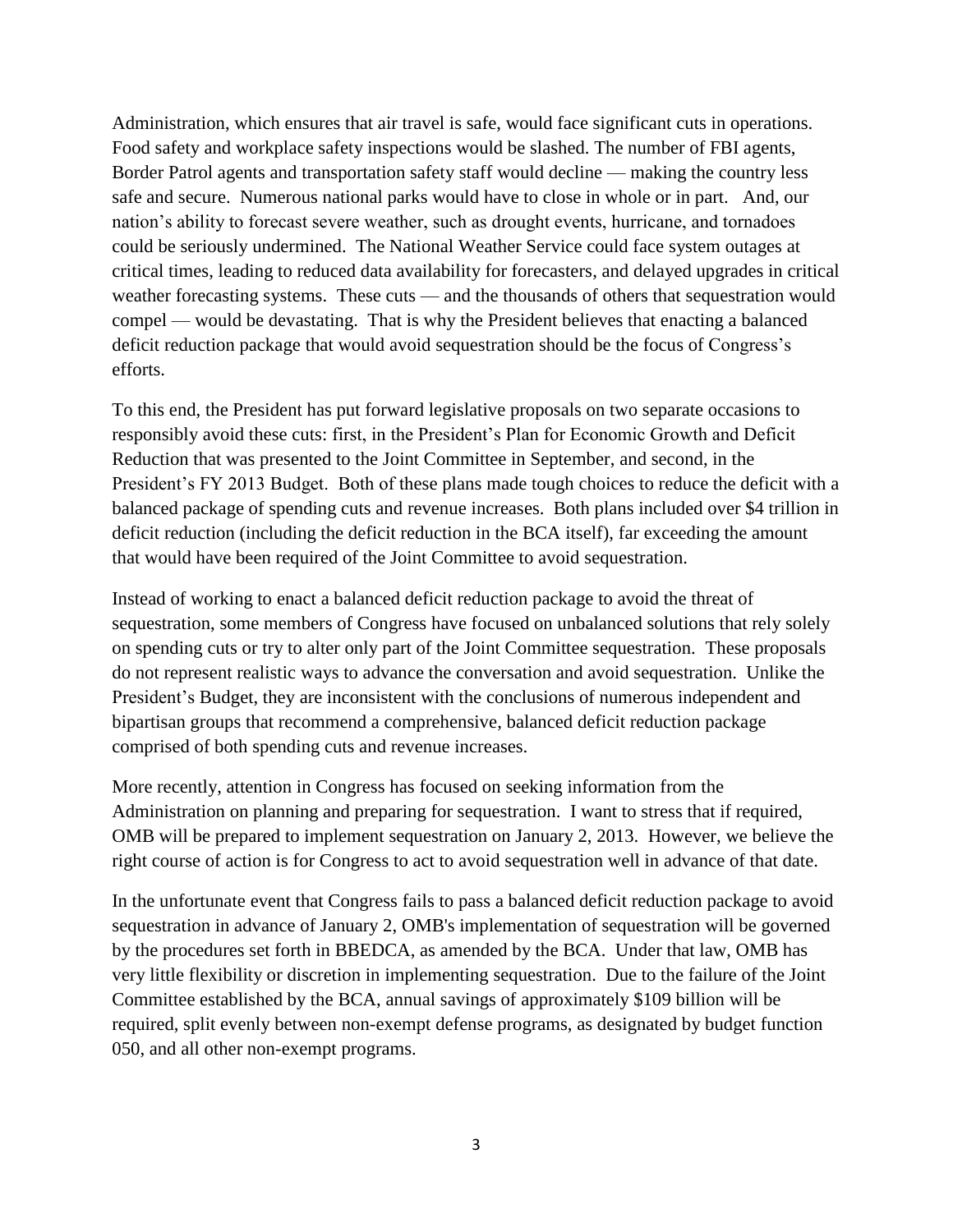As I noted before, it is impossible at this time to determine the exact amount of the reductions that will be required in any given account or program. First and foremost, we do not yet know the FY 2013 funding levels, which represent the base to which the automatic reductions to discretionary spending will apply, and which must therefore be known in order to calculate the across-the-board percentage reduction. In addition, the FY 2013 appropriations will govern how the cuts will be applied within each account. BBEDCA requires that the same percentage reduction apply equally to all PPAs within a budget account. These PPAs can change from year to year and differ substantially in their level of specificity between budget accounts. In executing the sequestration, OMB would apply a uniform percentage reduction at the account level, which would apply equally across PPAs within an account as identified by agencies. The reductions required by sequestration at the PPA level cannot be fully known at least until the FY 2013 appropriations are enacted.

Beyond the FY 2013 appropriations, BBEDCA requires that unobligated balances be factored into the sequestration calculation for defense programs. The level of unobligated balances will not be known for some time. Further, baseline mandatory outlays may need to be adjusted based on legislation enacted over the coming months, which will impact the calculation of the sequestration percentage. In addition, under BBEDCA, the President may exempt all or parts of military personnel funding from sequestration, provided he notifies Congress of the manner in which he will exercise such authority on or before August 10. All of these may affect the allocation of the reductions required by sequestration.

Once the uniform percentage reduction is determined, the cut will apply to all non-exempt accounts in equal measure. In this respect, the Joint Committee sequestration would operate like other sequestrations that are used for budget enforcement purposes, such as a sequestration of discretionary funding pursuant to section 251(a) of BBEDCA to enforce the discretionary caps or a PAYGO sequestration pursuant to the Statutory Pay-As-You-Go Act of 2010. However, unlike other experiences with sequestration mechanisms, the magnitude of the Joint Committee sequestration will present unique challenges that cannot be mitigated by planning or using existing authorities to reallocate funding among accounts.

The President remains confident that Congress will act to avoid the sequestration through a balanced deficit reduction package—the very task the BCA charged Congress with accomplishing. But because Congress has not yet made progress towards enacting sufficient deficit reduction, OMB is beginning the analysis necessary to issue a potential a sequestration order on January 2, 2013. The implementation of that order will bring a host of other challenges—most prominently, the need to revise plans for agency operations during the remainder of FY 2013 in order to comply with the substantially reduced funding levels to be specified in the January 2, 2013 sequestration order. The preparation for such a devastating contingency, once undertaken, would necessarily divert scarce resources from providing other important agency services and meeting other priorities—to say nothing of the disruptive effects this exercise would have on the Federal workplace, Federal employees and contractors, and their